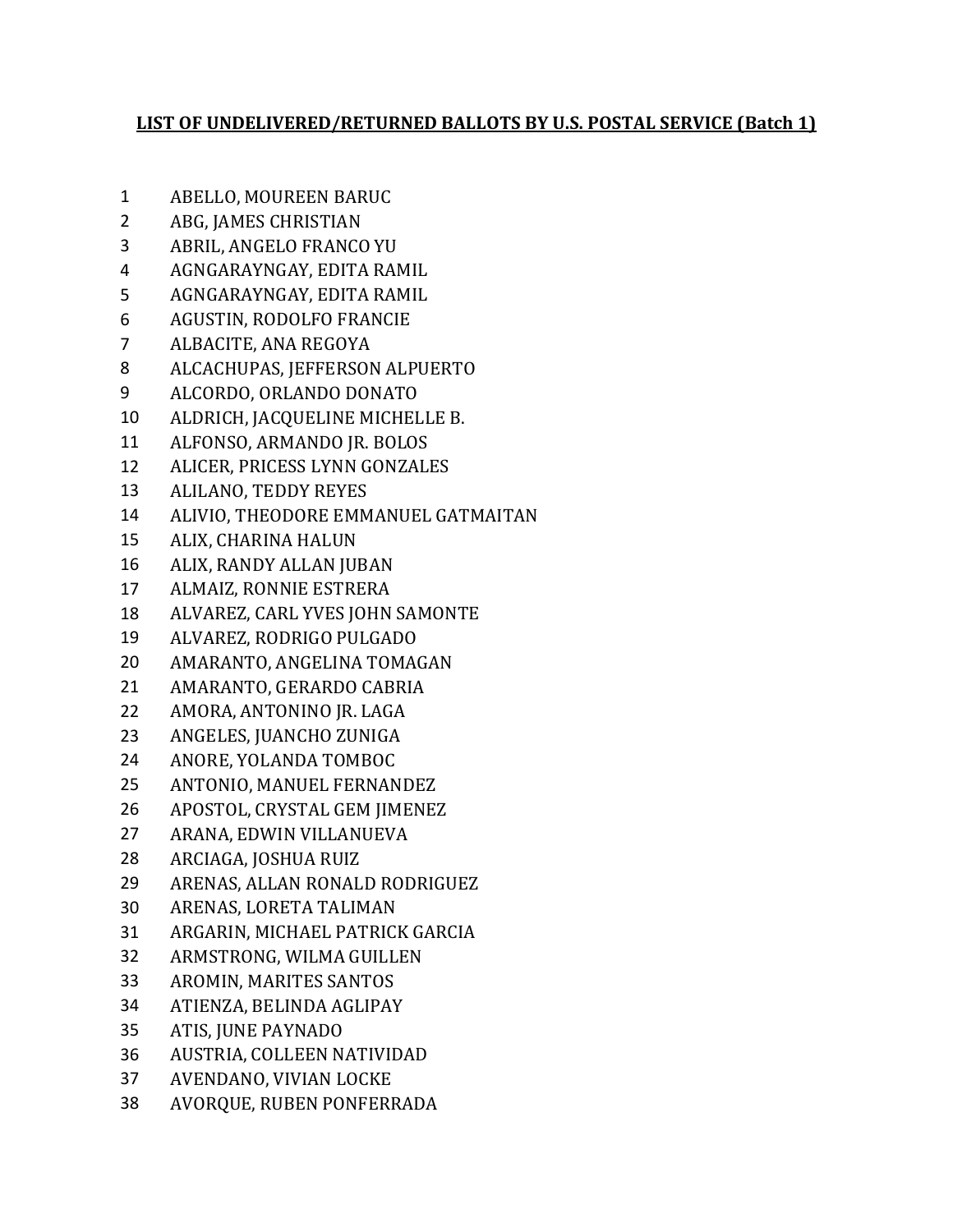| <b>BAGSIC MA. ELSIE SEALZA</b>    |
|-----------------------------------|
| BAGUISAN, NARCISO VIGILIA         |
| BAGUISTAN, LUCITA MENDOZA         |
| <b>BALANAY, LIBY ACOB</b>         |
| BALAOING, MA. LUZ GASPAY          |
| BALBONA, EVANGELINE VERGARA       |
| BALONGOY, VANESSA RHEA SANADA     |
| BALOTRO, ROLANDO SAYO             |
| <b>BALUYOT, ASUNCION EUSEBIO</b>  |
| <b>BALUYOT, SERAFIN CRUZ</b>      |
| BANGALAN, LEILA DUENAS            |
| BARBASA, CAROLYN TATON            |
| BARENG, SALVADOR GONZALES         |
| BARRAZA, VERGIL RIPALDA           |
| <b>BARROGA, MARK AUDRIE REYES</b> |
| <b>BARROGA, MICHELLE REYES</b>    |
| BARROS, ARTURO LOGRONO            |
| <b>BARROS, LILIA BONIFACIO</b>    |
| <b>BARTLET, MELBA SAGUBO</b>      |
| BARTOLOME, KRISTINE JOY YABUT     |
| BASALO, ANTONIO MANUEL GLORIA     |
| BASALO, JOSELLE MARIE GLORIA      |
| BATTAD, ROSAFE AUSTRIA            |
| BAUTISTA, ERWIN SERRANO           |
| BAUTISTA, KRISTOFFER ROY GACAD    |
| <b>BAUTISTA, RODERICO GUINTO</b>  |
| BAYNOSA, JOANNE MARIE TARROBAL    |
| BECKMAN, REYCEHLLE MOGUL          |
| BECKWITH, JANE CORDURA            |
| BERNABE, MARIFE BALIC             |
| BERNARDO, ANGELITO BERNARDO       |
| BERNAS, SHERRIE CAROL SANTOS      |
| BETTENCOURT, JENNIE AMIT          |
| BITOY, ALAIN ELIJAH APOLINAR      |
| BITOY, MARIA ALMA APOLINAR        |
| BLASCO, GAUDENCIO JOVILLANO       |
| <b>BLASCO, NORMA BOQUIRON</b>     |
| <b>BOBIS, RINA TABAOSARES</b>     |
| BONINA, NERISSA ALIMA             |
| <b>BONITE, JOSEPH BURIAS</b>      |
| BORBO, MONARYN ALULOR             |
|                                   |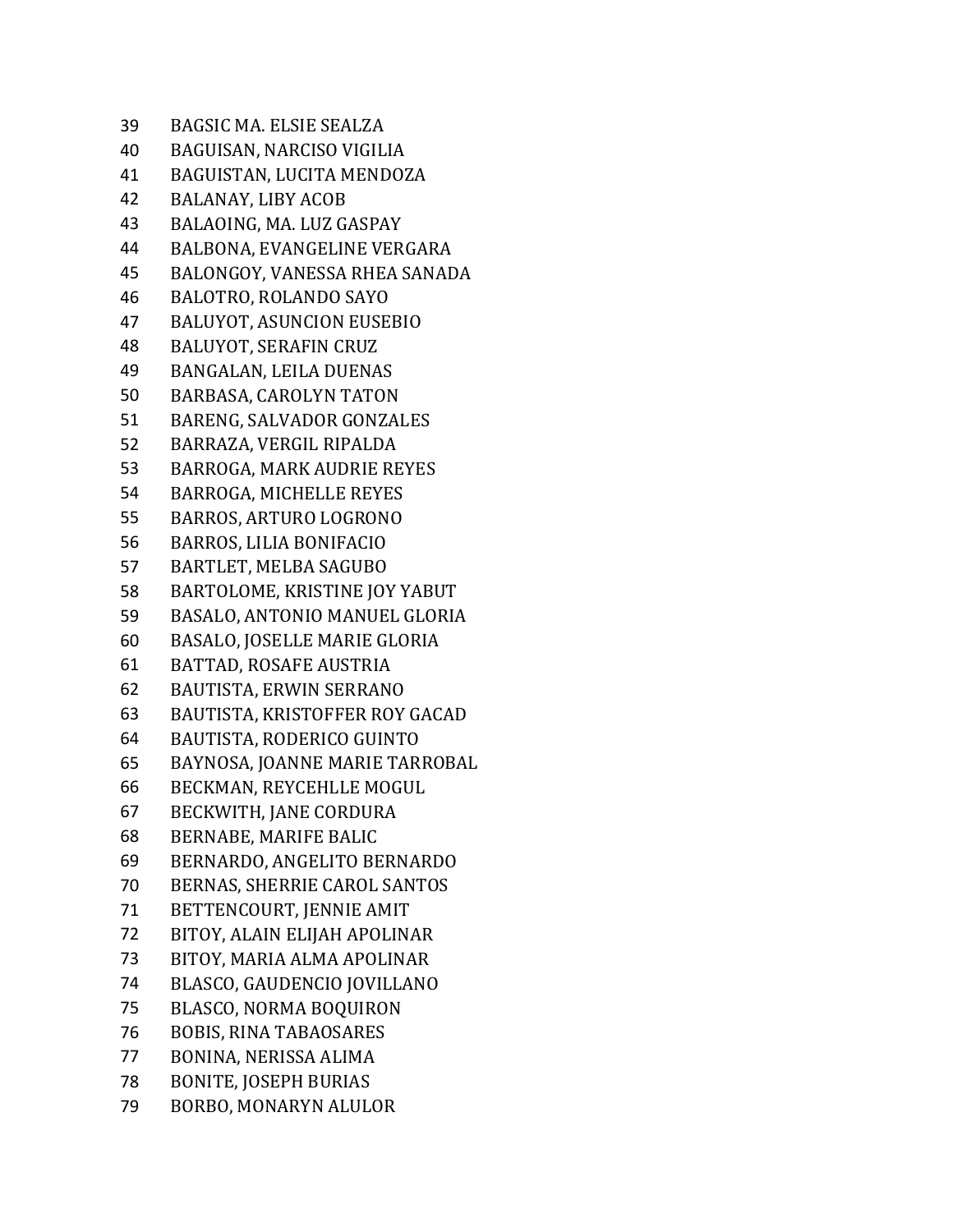| 80  | BOURG, CRESTINA GENZON             |
|-----|------------------------------------|
| 81  | <b>BOWEN, CANDY VENTOSO</b>        |
| 82  | BRILLANTES, ARGYLL KRISTOFFER CANO |
| 83  | BULATAO, CECILIA ROYECA            |
| 84  | BUNGUBUNG, SER BERNARD SERQUINA    |
| 85  | <b>BURRIS, IMELDA VALDEZ</b>       |
| 86  | CABALUNA, ARMANDO REYES            |
| 87  | CABALUNA, LIGAYA MARIANO           |
| 88  | <b>CABREROS, SONNY AMIN</b>        |
| 89  | CAJUCOM, LUCAS CATELO              |
| 90  | CALBAY, RIZALDY MANABAT            |
| 91  | CALBAY, ROSABELLE MABALOT          |
| 92  | <b>CALISEN, DAVID JAMES</b>        |
| 93  | CALLEJA, MARIA ROWENA VELASQUEZ    |
| 94  | CALMA, MILDRED SAMSON              |
| 95  | <b>CALUD, ABIGAIL QUINTO</b>       |
| 96  | CALUMPIT, JEFFERSON BAPTISTA       |
| 97  | CAMACHO, ARSENIO SABANGAN          |
| 98  | CAMPBELL, TERESITA ACABAL          |
| 99  | CANDA, BENJAMIN JR TUMANG          |
| 100 | CANDA, CECILIA BAMBA               |
| 101 | CANTILLEP, ROBERTO MONTEMAYOR      |
| 102 | CAPILI, CARLOS URBANO              |
| 103 | CAREY, EVELYN SABALILO             |
| 104 | CARLOS, HAZEL OCAMPO               |
| 105 | CARLOS, SABRINA CLARE VILLAR       |
| 106 | CARRIDO, CATHERINE INFANTE         |
| 107 | <b>CASAUAY, SANDRA FAYE</b>        |
| 108 | CASIM, CHRISTOPHER JOHN ESTRELLA   |
| 109 | <b>CASIM, DOREEN VILLAMOR</b>      |
| 110 | CASTILLANO, ELLEN FRANCISCO        |
| 111 | <b>CASTILLEJOS, RAMON SAMSON</b>   |
| 112 | CASTRO, JULIET IGNACIO             |
| 113 | CAYAPAN, ANA MARIA RODRIGUEZ       |
| 114 | CESANTE, JUAN JR. GESALAN          |
| 115 | <b>CHAN, POKIN TAC-AN</b>          |
| 116 | CHAN, SHIELA MARIE ANTONETTE       |
| 117 | CHUA, DANILO FABULA                |
| 118 | CHUA, WHINLEY HASSETT QUAN         |
| 119 | CLAR, FRANCISCO SUAREZ             |
| 120 | CLAUDIO, LOURDES CRUZCOSA          |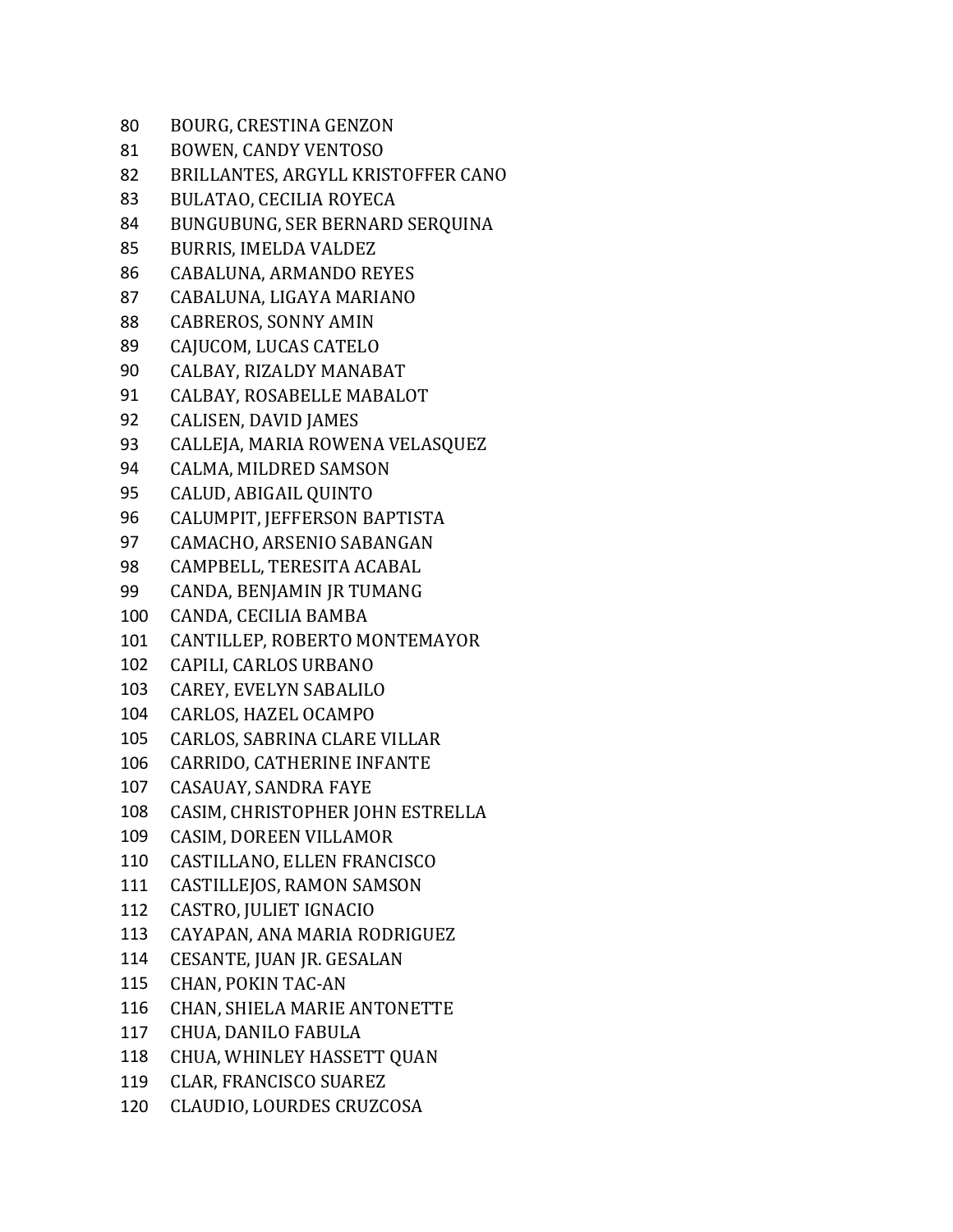COLBERG, JULIE VILORIA COLLIE, CLARA ROSAL COLOMA, TERESITA ROBLES COOPER, REANNE SY COPELAND, HELEN CORTES, CAROLINA CENIZA CORTES, EMMANUEL LUMAPAS CORTES, JUAN ALFONSO CRISOLOGO, JEAN PAUL ESPINOSA CRUZ, JENNIFER TIANGCO CRUZ, JOCELYN COMPETENTE CRUZ, REYNALDO JIONGCO CUBELO, HILARION DE VERA CUBELO, LUZ PANGANIBAN CUENCA, RENATO PANCHITO CUENO, MARIO ATERRADO CUENO, MCJOHN PRESA CUTIMAR, NIMFA TIEN DAR, JUAN JULIUS DALAG DAUGHERTY, MARICAR TADEO DAVID, AMADO VALENCIA DAVIDSON, ROWENA ELIZALDE DAVLAS, NILDA MAYPA DE GUZMAN, ROMULO LAMPITOC DE LEON, CLAUDINE VILALFRIA DECANO, SHANTA EM XY-ZA TABBADA DECATORIA, BUTCH DECHAVEZ, LUZVIMINDA MARINDUQUE DEL ROSARIO, ARTHUR SANTOS DEL ROSARIO, SUSAN GALANG DELA CRUZ, IRENE MANIGBAS DELA CRUZ, ROSA ARENAS DELA SOLEDAD, LORELIE CAINGCOY DELLOSA, KRIS NICKELSON ESPINOSA DELOS SANTOS, CARLO PRINCIPE DEPALOMA, CHRISTINE NMN DIAZ, EMELYN ALINDOG DIAZ, MARIA DOREEN JAMBRE DIMACALI, LORIE VASQUEZ DIMALANTA, EILEEN LABORCE DIZON, FRANCES ANNE PUNSALAN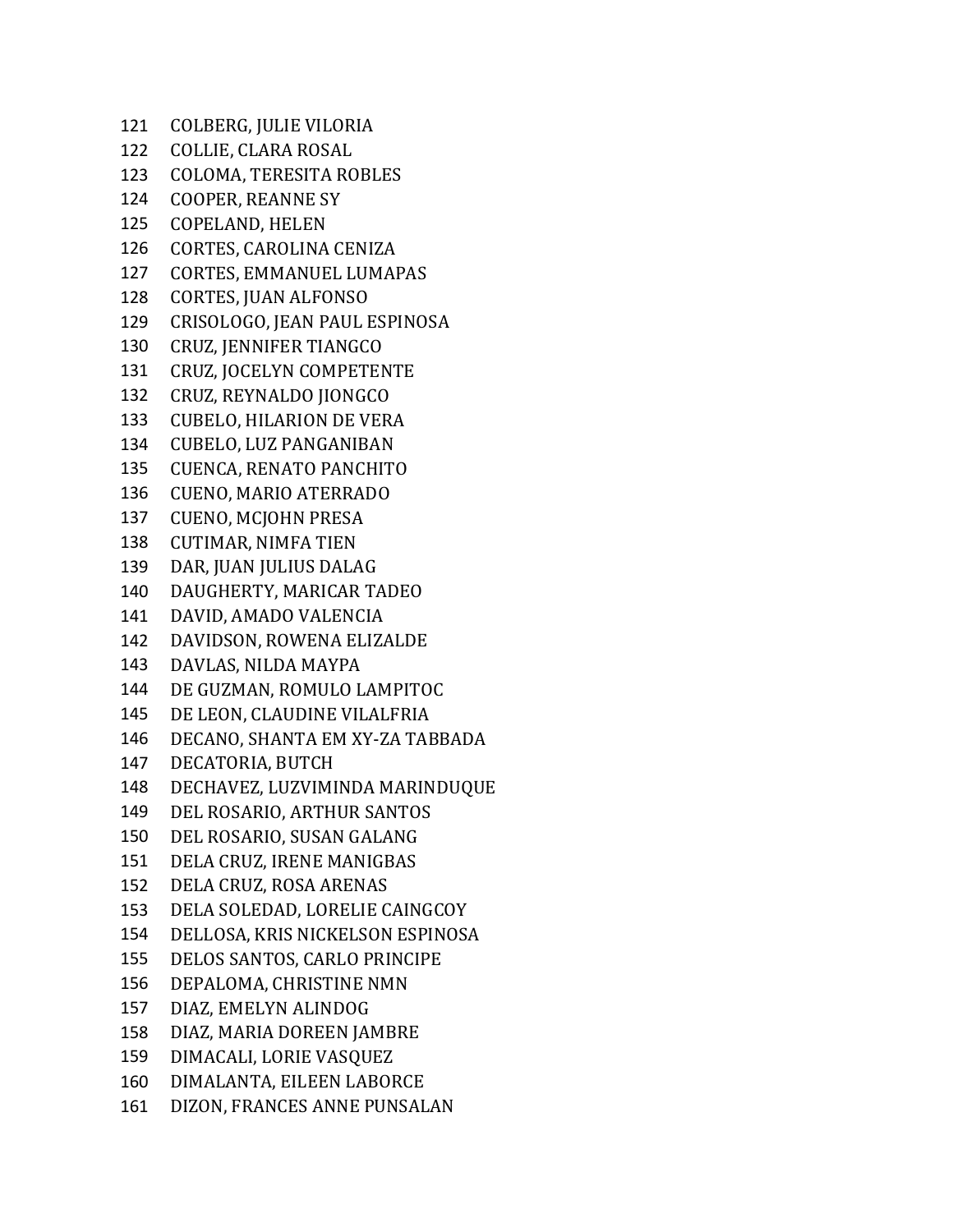DOLOROSO, KARL ROBIN MIRANDA DOMINGO, ROMMEL RONDINA DONOVAN, AURORA CASERES DRAGON, MAEIA CLYTIE SANDING DRAKE, RHODORA AQUINO DUARTE, JOSE MARIE BALISI DUMON, ERLIND AGUIRRE DYCHINGCO, MILAGROSA BASILAN EBALOBO, FERNANDO EBREO, NENITA DE GUZMAN EISMA, RONA AVARECIO ELAD, NAOMIE GUTIERREZ ELADIA, MARLON PANGANIBAN ELICANAL, CHARIS DE JESUS ENCARNACION, NINA PUNO ENJAMBRE, EDUARDO OJAGON ENTERA, GEMMA MARI EPICIOCO, JULIETA ALAS ESGUERRA GEORGE GUTIERREZ ESGUERRA HERMINIA CABRETA ESLAO, ALFONSO JR. AGTONONG ESTACIO, NELIA GO ESTANDIAN, AMADO II RIMANDO ESTRELLA, MARIA MAGDALENA MORALES EVALDEZ, TERESITA CUENCO EVANGELISTA, MARK PAUL REYES EVANGELISTA, RUBEN BAMBAO FALLORAN, NORILYN ABALLA FERNANDEZ, ROMEO TALISAYAN FERRER, SHEILA ROSE SANDICHO FILLAR, DENIA CAONES FLORES, DEXTER ABAN FONTANILLA, JUDITH ARCANGEL FUENTES, MARITES PASOLLON GALIMBA, ROLANDO LARA GAMBAN, BIONDEE CARLO BACANI GARBOSO, NINFA BALIBALOS GARGANERA VANESSA CAGIGAS GATAN, RANDY UNGOS GATELA, GRACE SINOBEN GATELA, PACIFICO CANOGAO